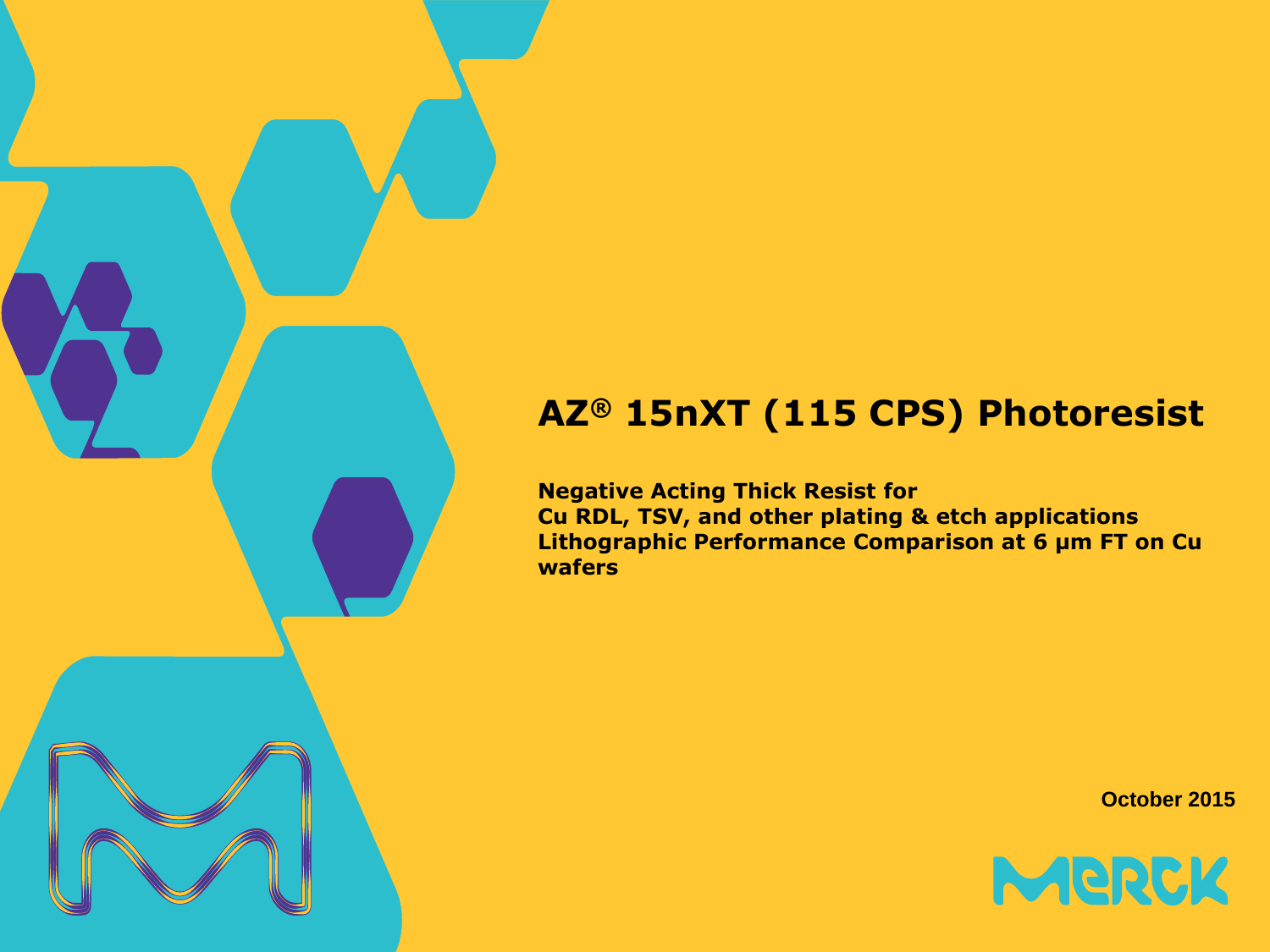# **Through-Silicon-Via (TSV) Advantages to Use a Negative Photoresist**



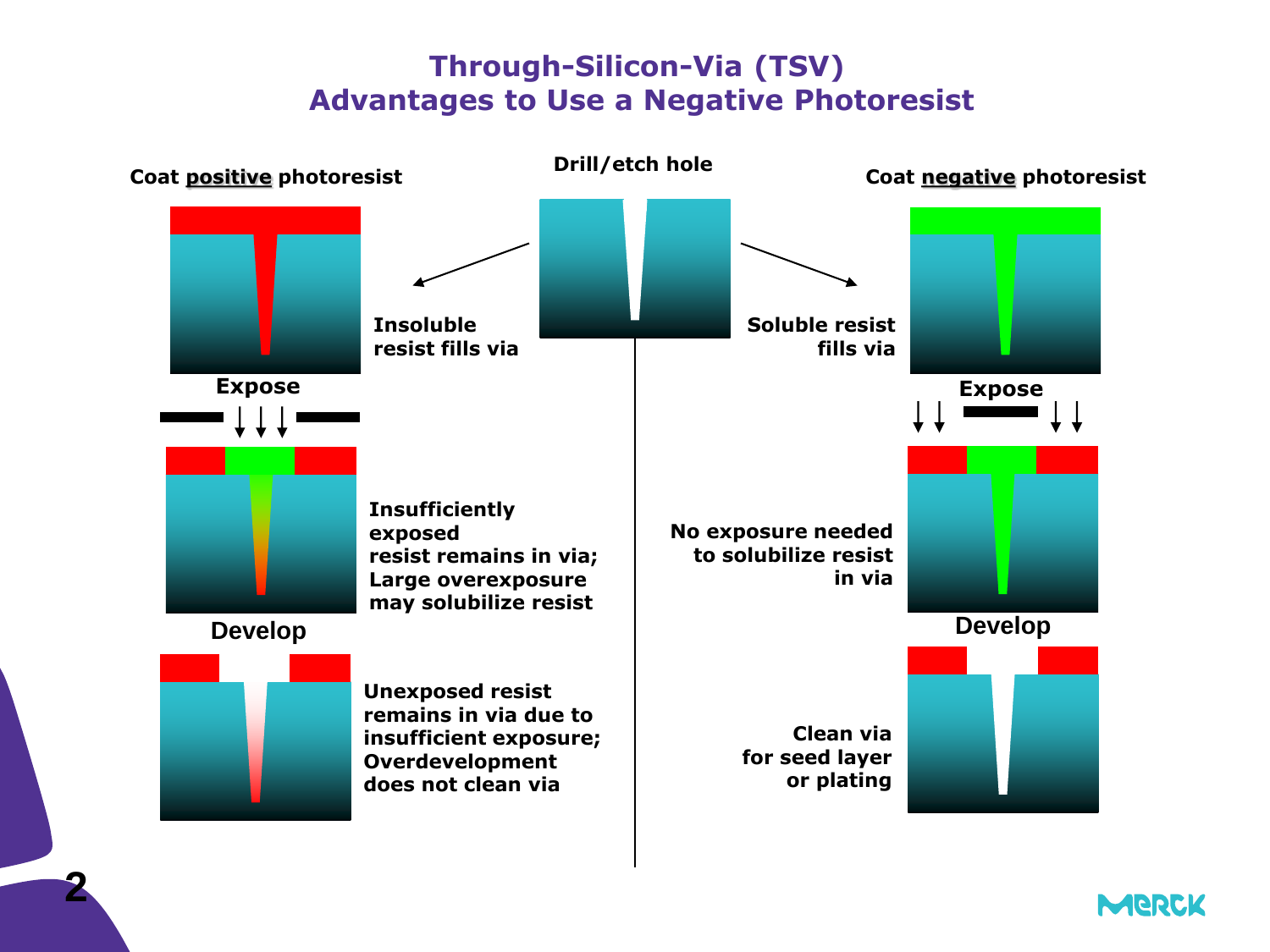## **Chemically Amplified Negative Resist**

The original photo-event generates a catalyst for crosslinking (typically a proton). The photo-event is amplified by the number of cycles each proton catalyzes.



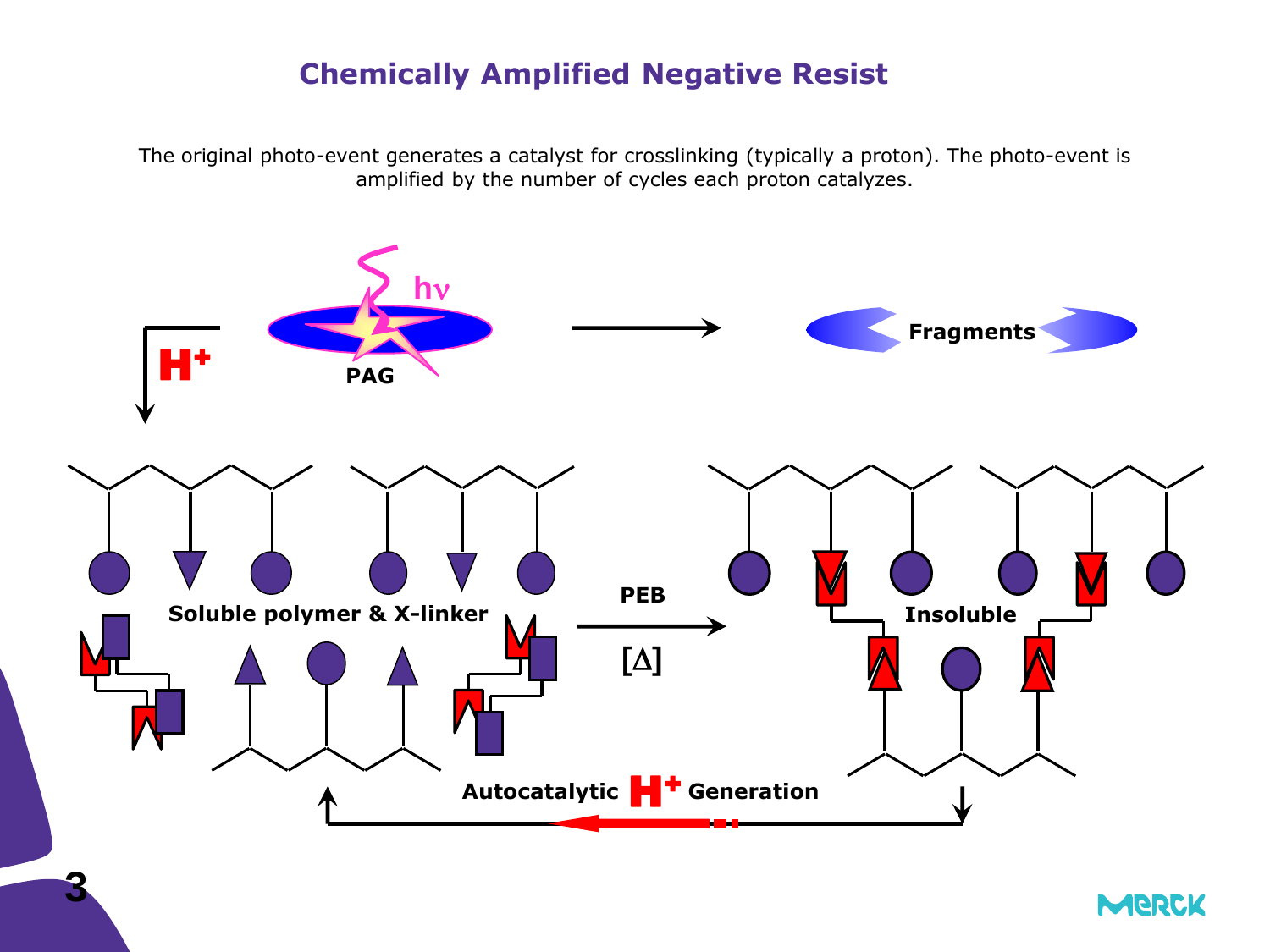

| Substrate:      | Si wafer for photospeed testing<br>Cu wafer for images                          |
|-----------------|---------------------------------------------------------------------------------|
| Film Thickness: | 6 µm by single coat                                                             |
| Softbake:       | $110^{\circ}$ C / 120 seconds                                                   |
| Exposure tool:  | ASML (i-line)<br>Dose = $300 \pm 50$ mJ/cm <sup>2</sup> ; Focus: $1 \pm 0.5$ µm |
| PEB:            | $120^{\circ}$ C / 60 seconds                                                    |
| Develop:        | AZ 300 MIF (2.38% TMAH); 2 x 55 second puddles                                  |

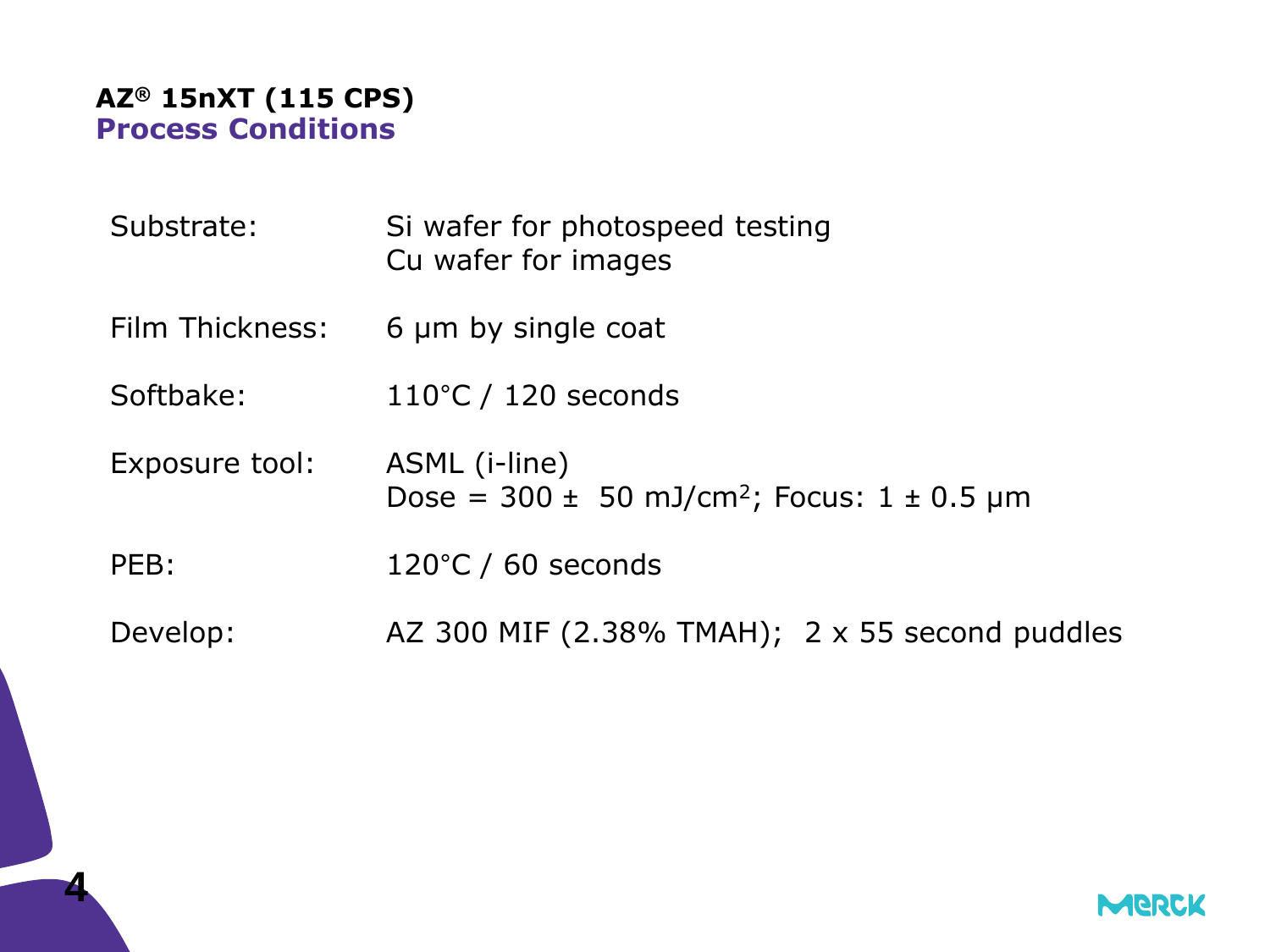#### **AZ® 15nXT (115 CPS) Optical Parameters**

```
n & k Values at different wavelength
365 nm: n = 1.6807 k = 0.0027
633 nm: n = 1.6063 k = 0.0034
Cauchy coefficients (A, B, C) fit the following Cauchy equation: n = A + B/\lambda^2 +C/λ<sup>4</sup>A = 1.5754B = 0.013242 mm<sup>2</sup>
C = 0 mm<sup>4</sup>
```
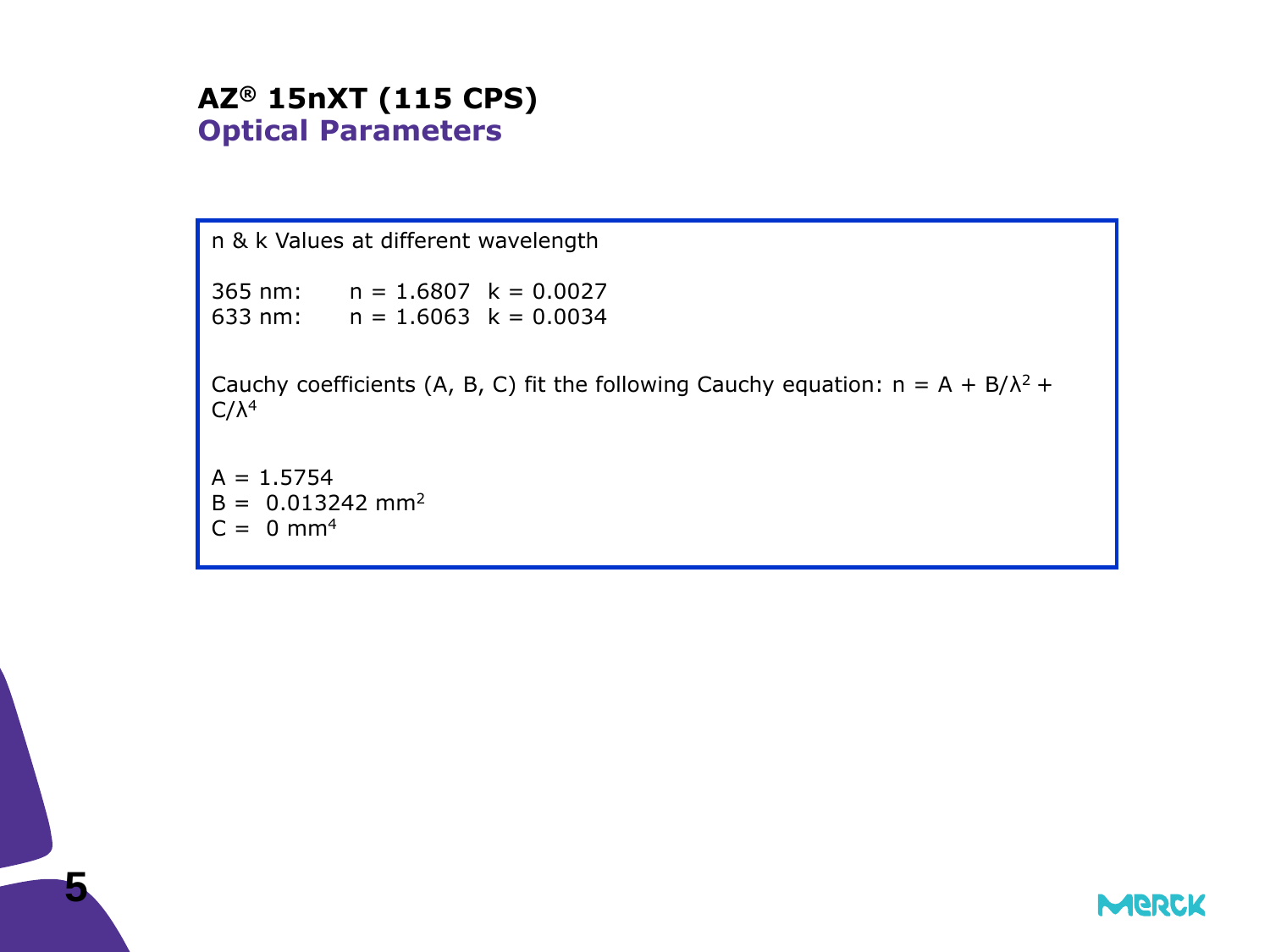**AZ® 15nXT (115 CPS) Spin Speed Curve**



Opti-Trak Coat and Bake Hand dispense on 150 mm silicon Spin 1000-4000 rpm for 30 sec SB: 110°C/ 2 minutes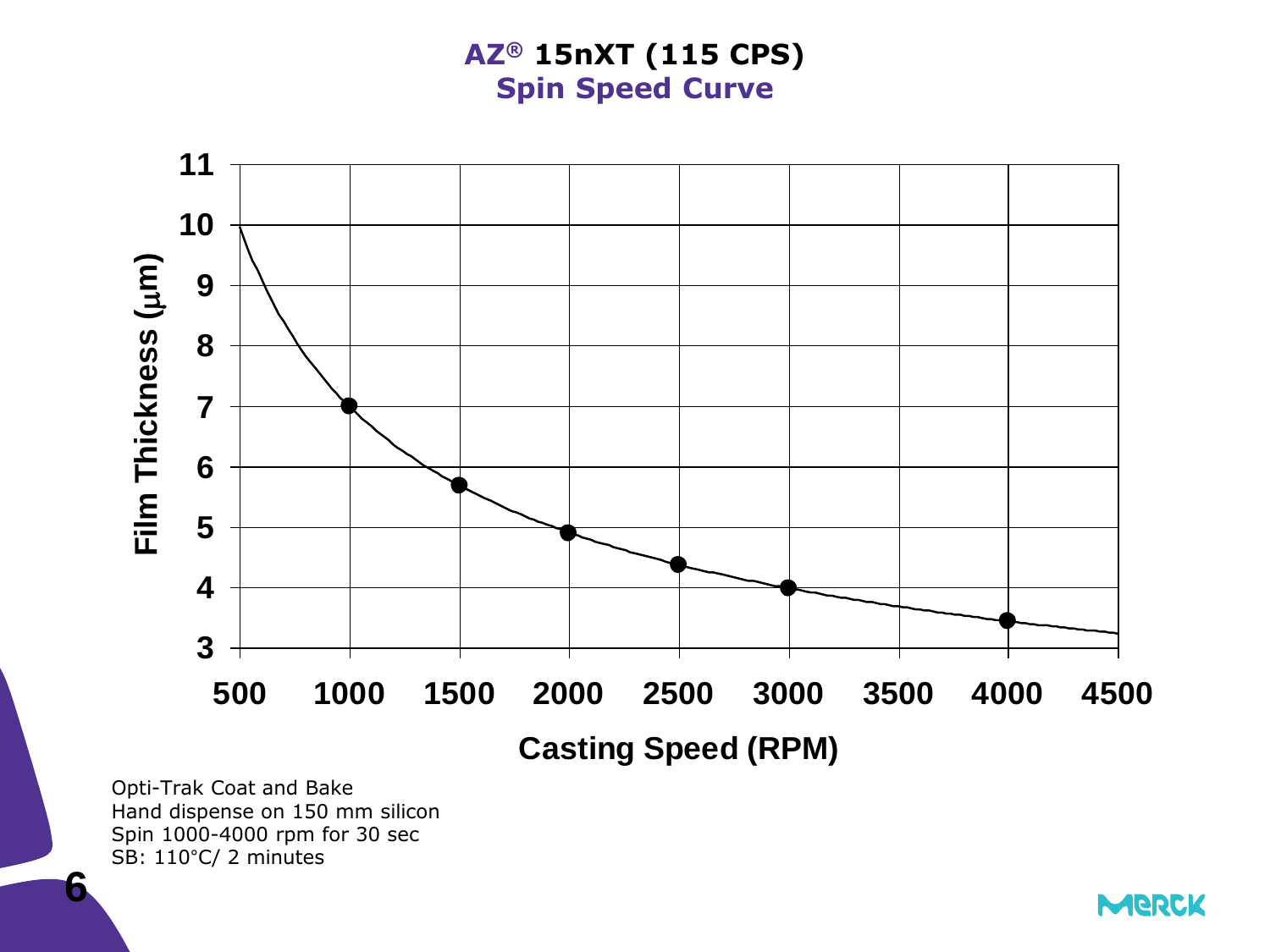#### **AZ® 15nXT (115 CPS) and AZ® 15nXT (450 CPS) Spin Speed Curves**



Opti-Trak Coat and Bake Hand dispense on 150 mm silicon Spin 1000-4000 rpm for 30 sec SB: 110°C/ 3 min for 15nXT 110°C/2 min for 5nXT

**7**

**MERCK**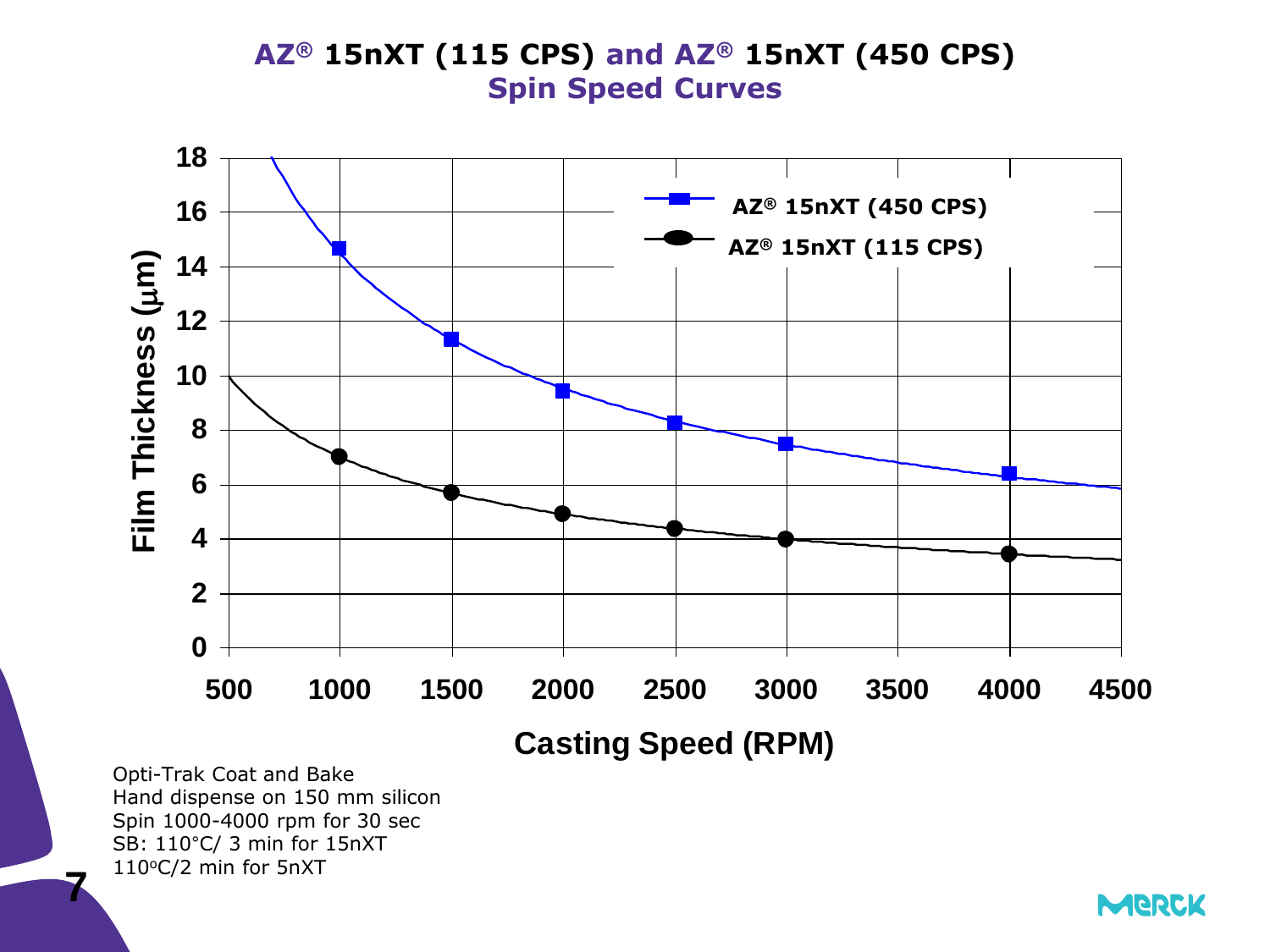### **AZ® 15nXT (115 CPS) DOF on Cu Wafer @ 300 mJ/cm<sup>2</sup>**



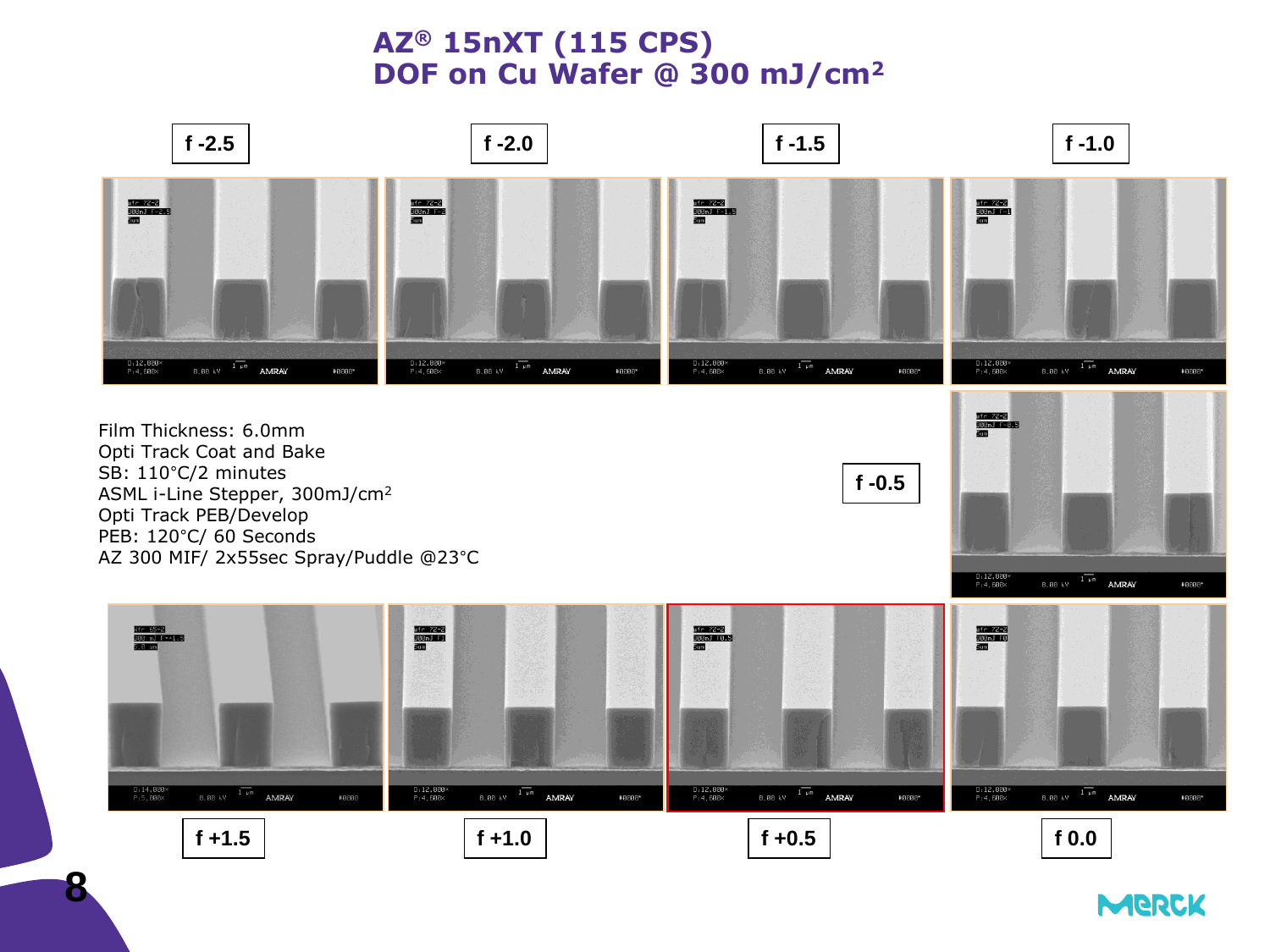#### **AZ® 15nXT (115 CPS) DOF on Cu Wafer @ 300 mJ/cm2**



Film Thickness: 6.0mm Opti Track Coat and Bake SB: 110°C/2 minutes ASML i-Line Stepper, 300mJ/cm<sup>2</sup> Opti Track PEB/Develop PEB: 120°C/ 60 Seconds AZ 300 MIF/ 2x55sec Spray/Puddle @23°C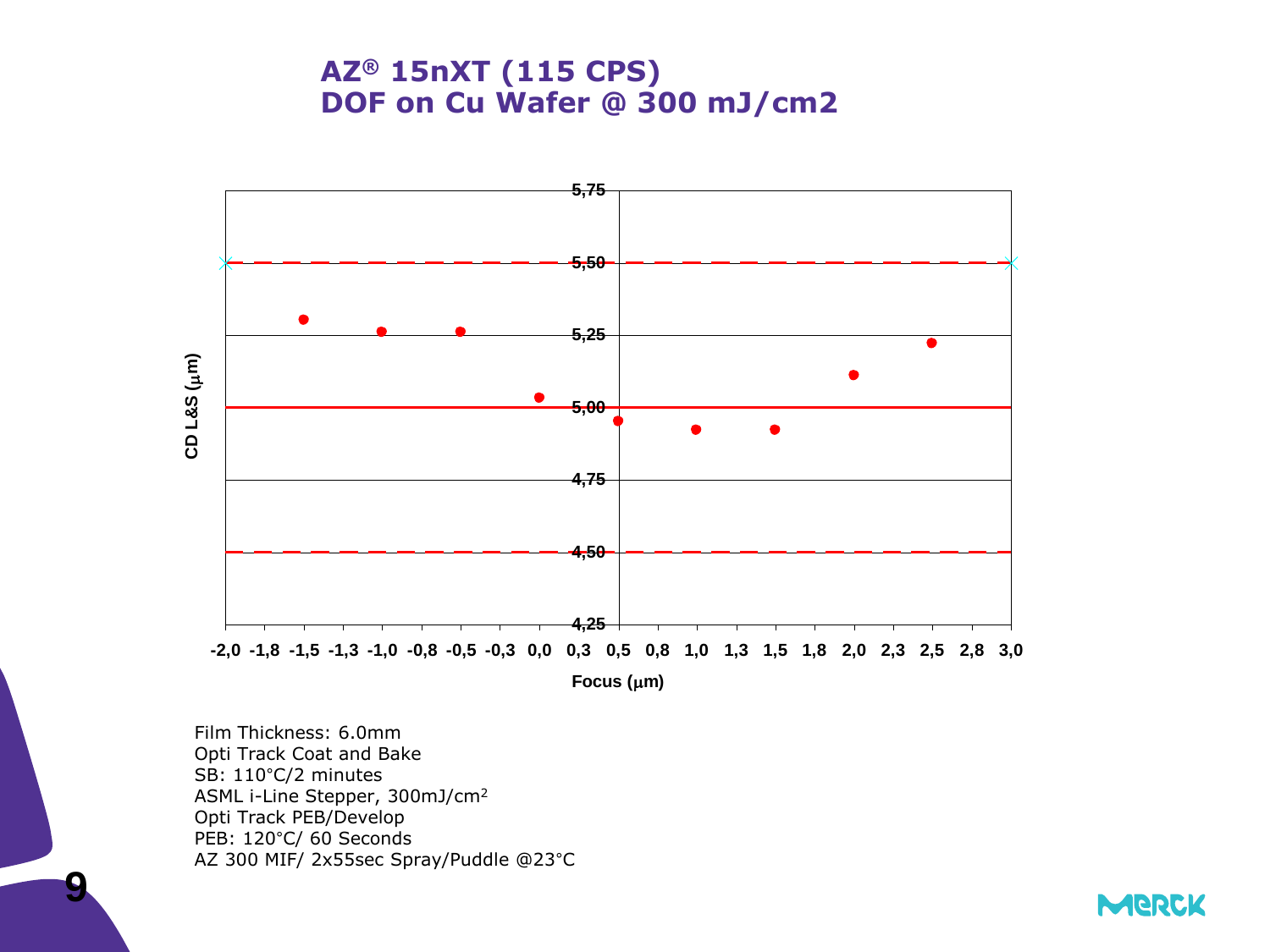# **AZ® 15nXT (115 CPS) Linearity @ 300 mJ/cm<sup>2</sup>, F= + 0.5 mm**



PEB: 120°C/ 60 Seconds AZ 300 MIF/ 2x55sec Spray/Puddle @23°C



 $3.0<sub>µ</sub>m$ 

MERCK

 $B.08 \text{ kV}$   $1 \text{ pB}$  AMRAY

#8080\*

D:14,88

 $2.2\mu$ m | 2.4 $\mu$ m | 2.4 $\mu$ m | 2.6 $\mu$ m | 2.8 $\mu$ m | 2.8 $\mu$ m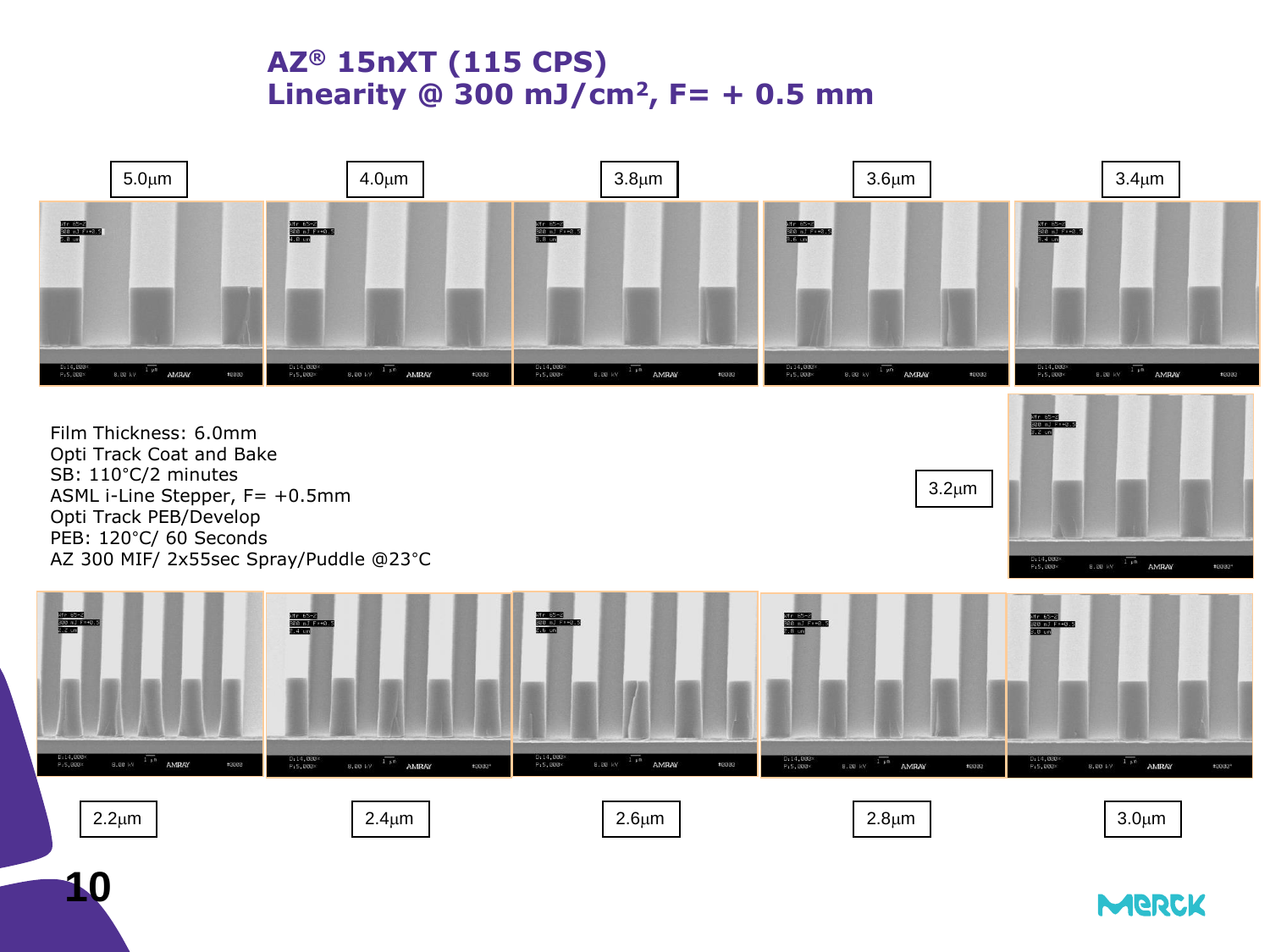# **AZ® 15nXT (115 CPS) Exposure Latitude @ F = 0.5 mm, FT = 6.0 mm, 5 mm L/S**



Film Thickness: 6.0mm Opti Track Coat and Bake SB: 110°C/2 minutes ASML i-Line Stepper, F= +0.5mm Opti Track PEB/Develop PEB: 120°C/ 60 Seconds Chill: 21°C/120 Seconds AZ 300 MIF/ 2x55sec Spray/Puddle @23°C





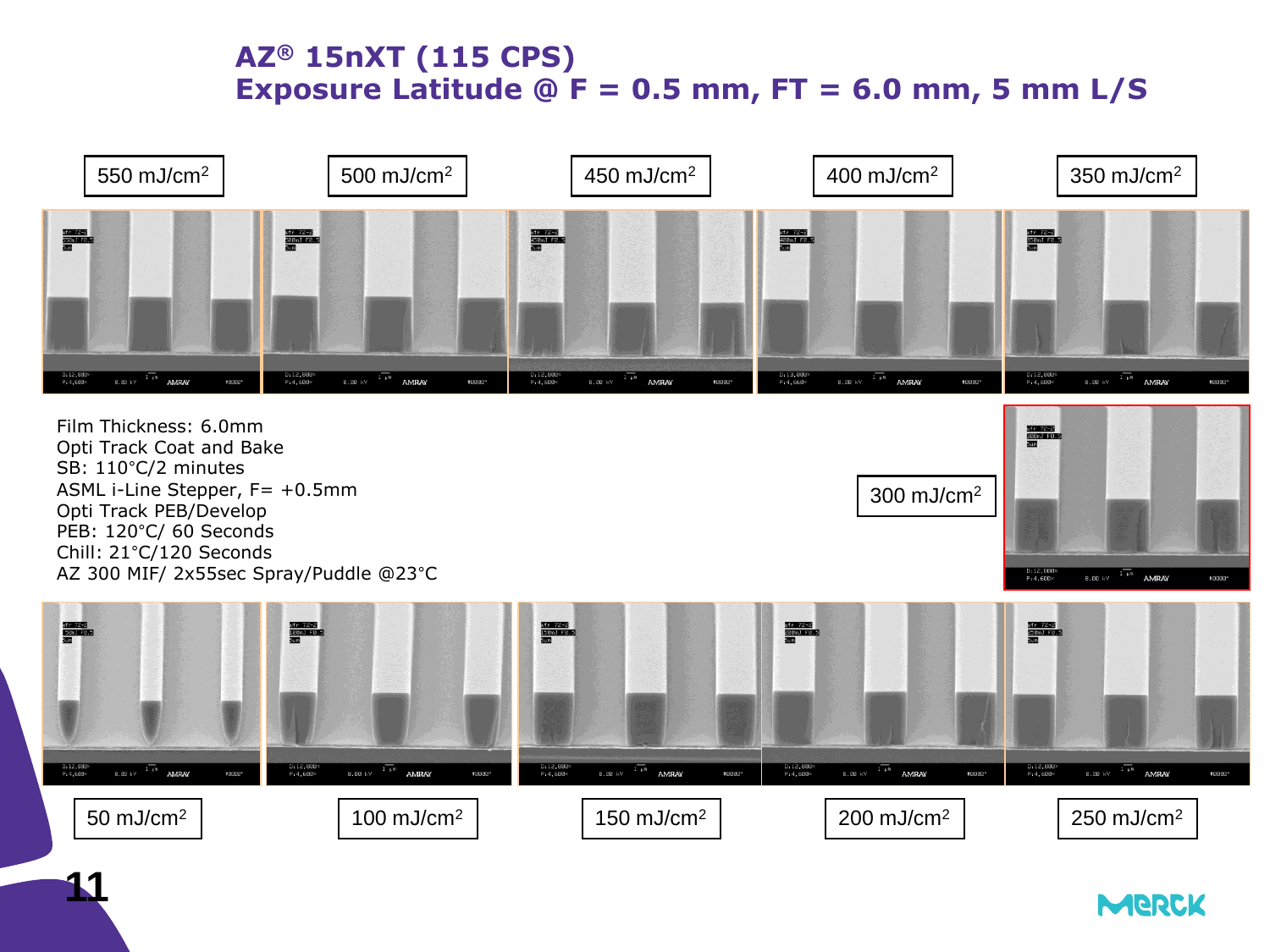#### **AZ® 15nXT (115 CPS) FT = 6.0 mm, Focus =+0.5 mm 5.0 mm L/S Exposure Latitude on Cu Wafer**



SB: 110°C/2 minutes ASML i-Line Stepper, F= +0.5mm Opti Track PEB/Develop PEB: 120°C/ 60 Seconds AZ 300 MIF/ 2x55sec Spray/Puddle @23°C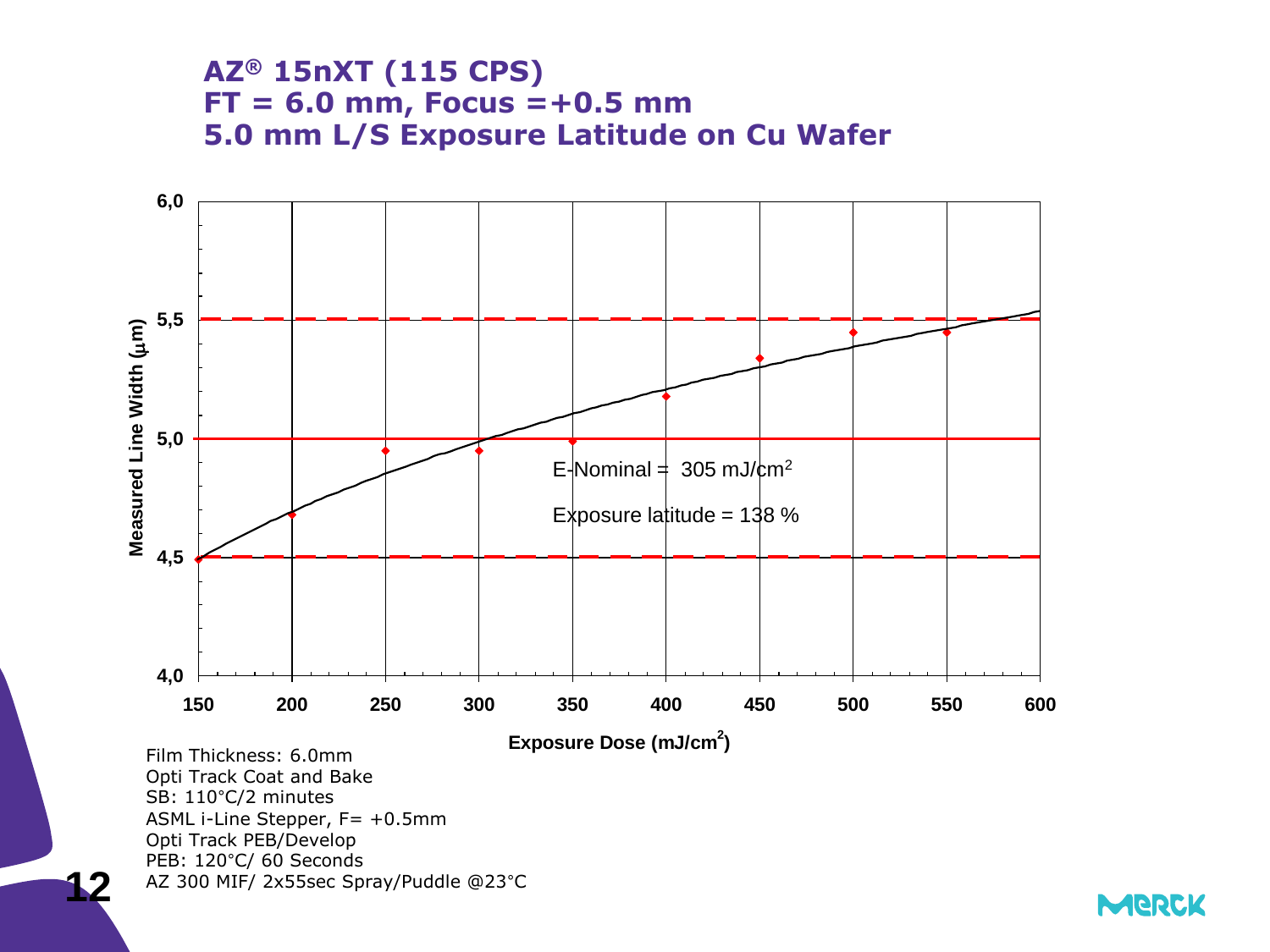



Film Thickness: 6.0mm Opti Track Coat and Bake SB: 110°C/2 minutes ASML i-Line Stepper, F= +0.5mm Opti Track PEB/Develop PEB: 120°C/ 60 Seconds AZ 300 MIF/ 2x55sec Spray/Puddle @23°C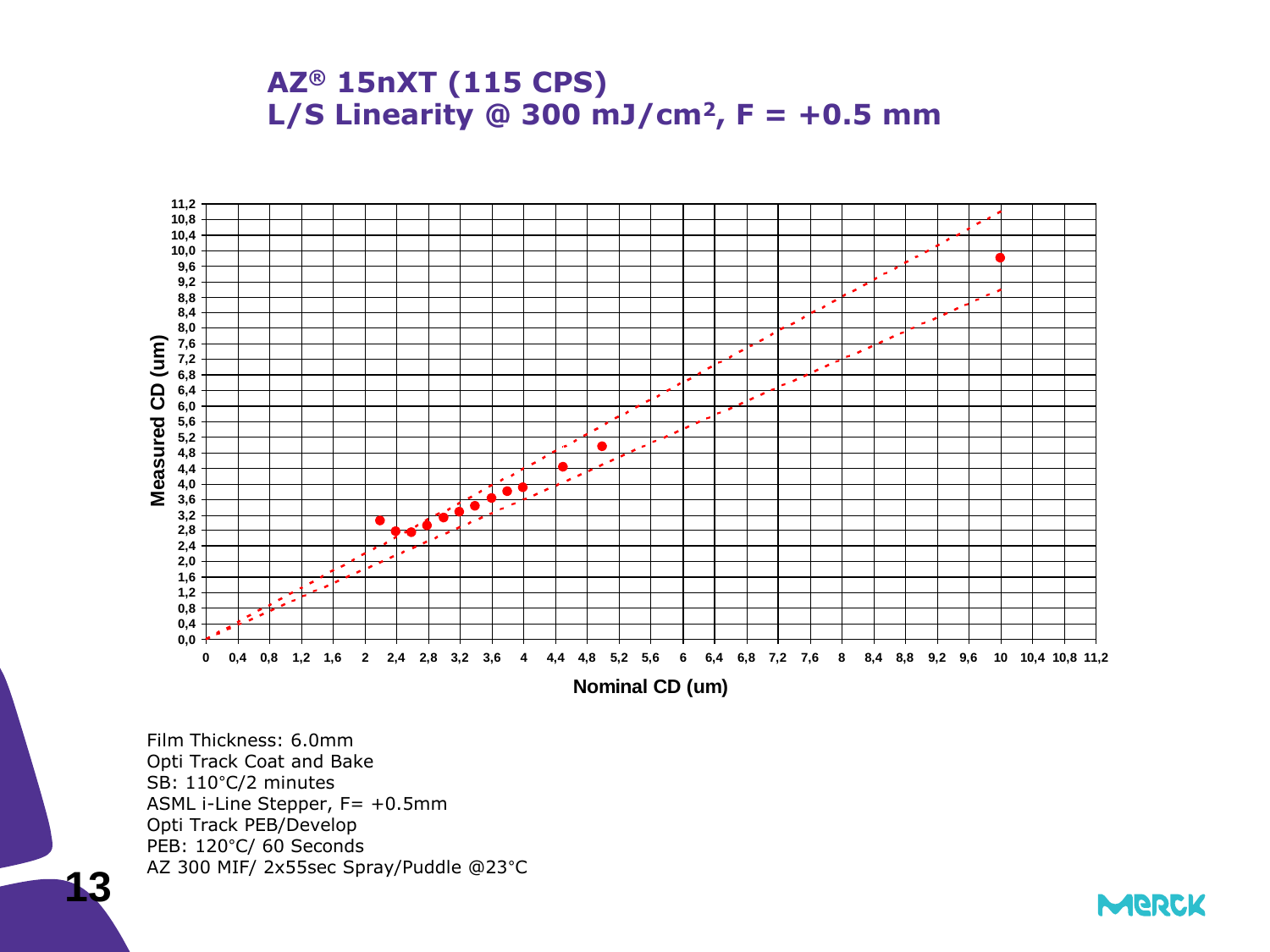



Film Thickness: 6.0mm Opti Track Coat and Bake SB: 110°C/2 minutes ASML i-Line Stepper, 250 mJ/cm<sup>2</sup> Opti Track PEB/Develop PEB: 120°C/ 60 Seconds AZ 300 MIF/ 2x55sec Spray/Puddle @23°C

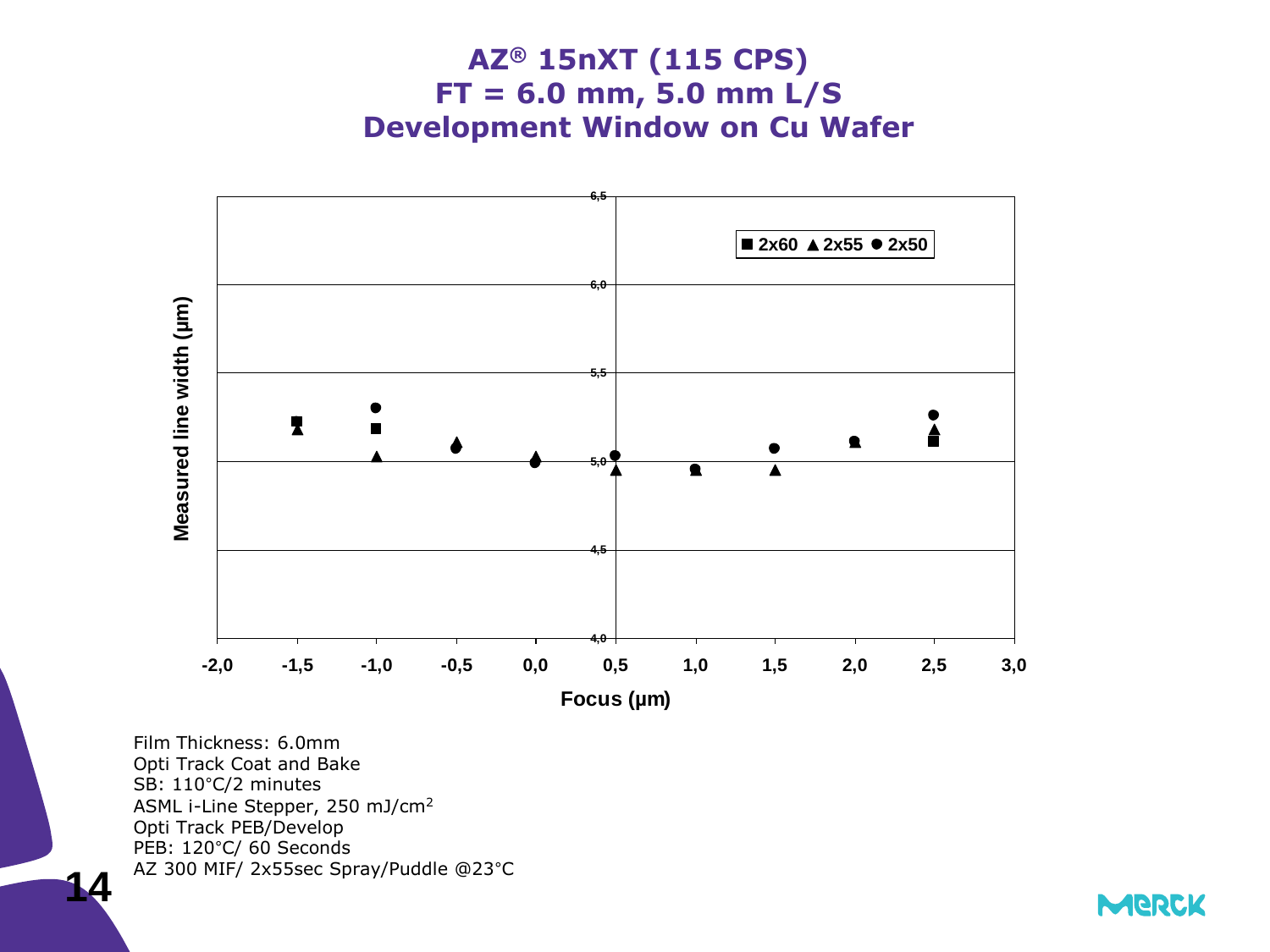#### **AZ® 15nXT (115 CPS) PEB Comparison on Cu Wafers @ 6 mm FT**



Opti Track Coat and Bake SB: 110°C/2 minutes Film Thickness: 6.0mm/ 5.0mm L&S ASML i-Line Stepper Opti Track PEB/Develop PEB: 120°C/ 60, 90, 120 Seconds Chill: 21°C/120 Seconds AZ 300 MIF/ 2x55sec Spray/Puddle @23°C

**MERCK**